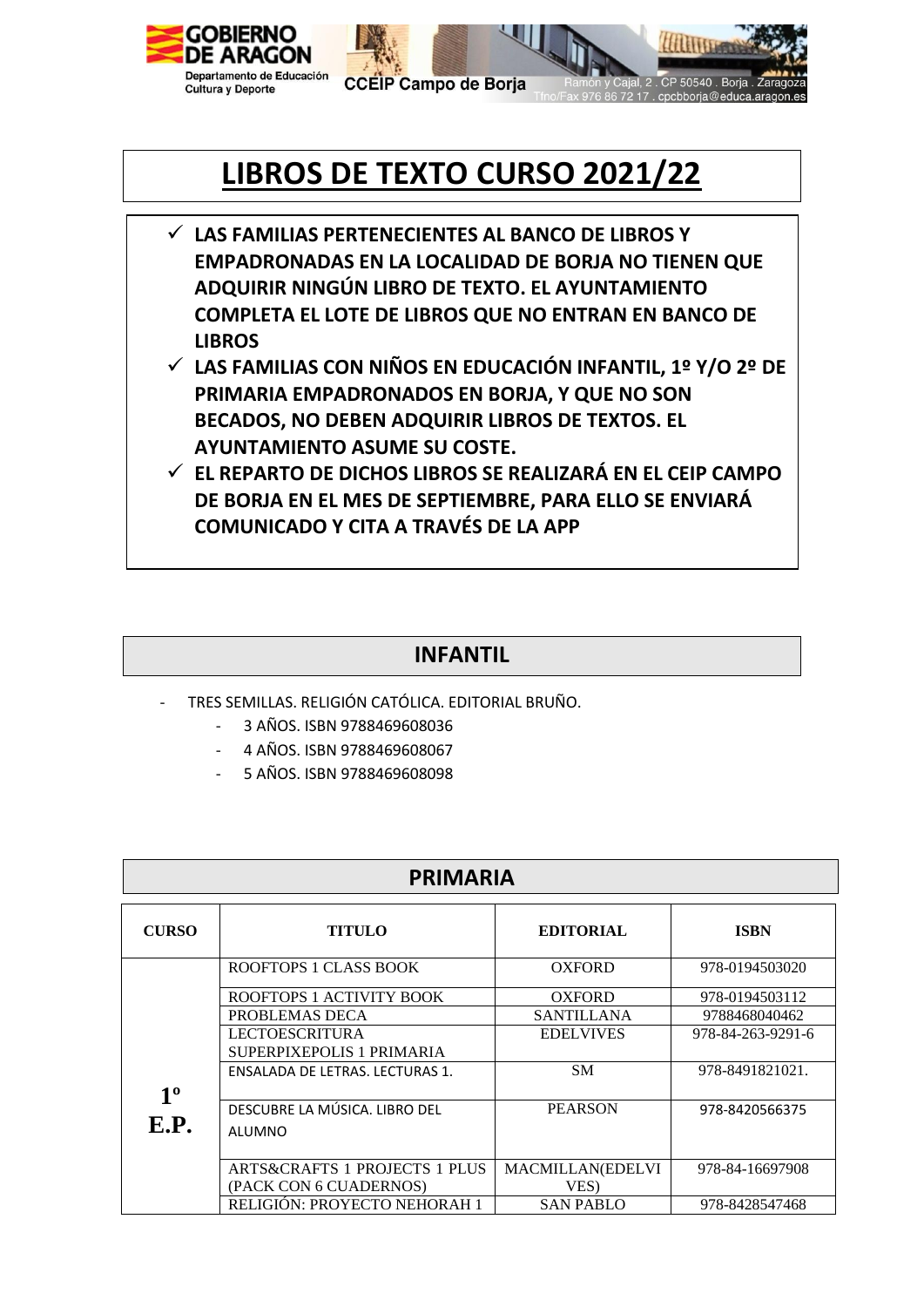



 $\overline{\mathcal{L}}$ 

CCEIP Campo de Borja

món y Cajal, 2 . CP 50540 . Borja . Zaragoza<br>976 86 72 17 . cpcbborja@educa.aragon.es

| <b>CURSO</b>    | <b>TITULO</b>                                      | <b>EDITORIAL</b> | <b>ISBN</b>       |
|-----------------|----------------------------------------------------|------------------|-------------------|
| $2^{\circ}$ E.P | SOLUCIÓN DE PROBLEMAS. METODO<br>DECA <sub>2</sub> | SANTILLANA       | 978-84-680-1554-5 |
|                 | COMPRENSIÓN LECTORA. EL RATÓN<br><b>LECTOR</b>     | SM.              | 978-84-675-1365-3 |
|                 | <b>ENSALADA DE LETRAS.LECTURAS 2</b>               | <b>SM</b>        | 978849182157      |
|                 | DESCUBRE LA MÚSICA. LIBRO DEL<br>ALUMNO            | <b>PEARSON</b>   | 978-8420566382    |
|                 | RELIGIÓN: PROYECTO NEHORAH 2º                      | <b>SAN PABLO</b> | 978-8428547475    |
|                 | ROOFTOPS 2 CLASS BOOK                              | <b>OXFORD</b>    | 9780194503037     |
|                 | ROOFTOPS 2 ACTIVITY BOOK                           | <b>OXFORD</b>    | 978-0194503273    |
|                 | <b>ARTS AND CRAFTS</b>                             | <b>MCMILLAN</b>  | 9788415867029     |

| <b>CURSO</b>   | TITULO                                                                        | <b>EDITORIAL</b> | <b>ISBN</b>       |
|----------------|-------------------------------------------------------------------------------|------------------|-------------------|
|                | MATERIAL CURRICULAR NO FUNGIBLE (perteneciente al banco de libros)            |                  |                   |
|                | <b>CIENCIAS NATURALES</b>                                                     | SM.              | 978-84-67577389   |
|                | CIENCIAS SOCIALES                                                             | <b>SM</b>        | 978-84-67578188   |
|                | LENGUA                                                                        | SM.              | 978-84-67569957   |
| 3 <sup>0</sup> | ROOF TOPS                                                                     |                  |                   |
|                | Class Book                                                                    | <b>OXFORD</b>    | 978-0-19-450335-8 |
| E.P            | <b>MATEMATICAS-3</b>                                                          | <b>SM</b>        | 978-84-67569988   |
|                | <b>DESCUBRE LA MUSICA-3</b>                                                   | <b>PEARSON</b>   | 978-8420566399    |
|                | LIBRO DEL ALUMNO                                                              |                  |                   |
|                | VALORES SOCIALES Y CÍVICOS                                                    | <b>SM</b>        | 978-84-67570656   |
|                | RELIGIÓN PROYECTO NEHORAH                                                     | <b>SAN PABLO</b> | 978-84-285-4748-2 |
|                | <b>MATERIAL CURRICULAR FUNGIBLE (</b><br>no perteneciente al banco de libros) |                  |                   |
|                | ROOF TOPS: Activity Book                                                      | <b>OXFORD</b>    | 978-0-19-450336-5 |
|                | ARTS CRAFTS PROJECTS 3 PLUS                                                   | BY ME            | 978-841 669 7922  |

| <b>CURSO</b> | <b>TITULO</b>                                                                 | <b>EDITORIAL</b> | <b>ISBN</b>       |
|--------------|-------------------------------------------------------------------------------|------------------|-------------------|
|              | MATERIAL CURRICULAR NO FUNGIBLE (perteneciente al banco de libros)            |                  |                   |
|              | LENGUA                                                                        | <b>SM</b>        | 978-84-67575385   |
|              | <b>NATURALES</b>                                                              | <b>SM</b>        | 978-84-67580020   |
| 4º           | <b>SOCIALES</b>                                                               | <b>SM</b>        | 978-84-67575507   |
|              | ROOFTOPS-4                                                                    |                  |                   |
|              | Class Book                                                                    | <b>OXFORD</b>    | 978-0-19-450351-8 |
| E.P          | <b>MATEMÁTICAS</b>                                                            | <b>SM</b>        | 978-84-67575408   |
|              | DESCUBRE LA MÚSICA-4                                                          | <b>PEARSON</b>   | 978-8420566894    |
|              | LIBRO DEL ALUMNO                                                              |                  |                   |
|              | <b>RELIGION PROYECTO NEHORA</b>                                               | <b>SAN PABLO</b> | 978-84-285-4749-9 |
|              | VALORES SOCIALES Y CIVICOS                                                    | <b>SM</b>        | 978-84-67575637   |
|              | <b>MATERIAL CURRICULAR FUNGIBLE (</b><br>no perteneciente al banco de libros) |                  |                   |
|              | ROOFTOPS-4:<br><b>Activity Book</b>                                           | <b>OXFORD</b>    | 978-0-19-450352-5 |
|              | ARTS AND CRAFTS PROJECTS PLUS                                                 | BY ME            | 978-841 669 7939  |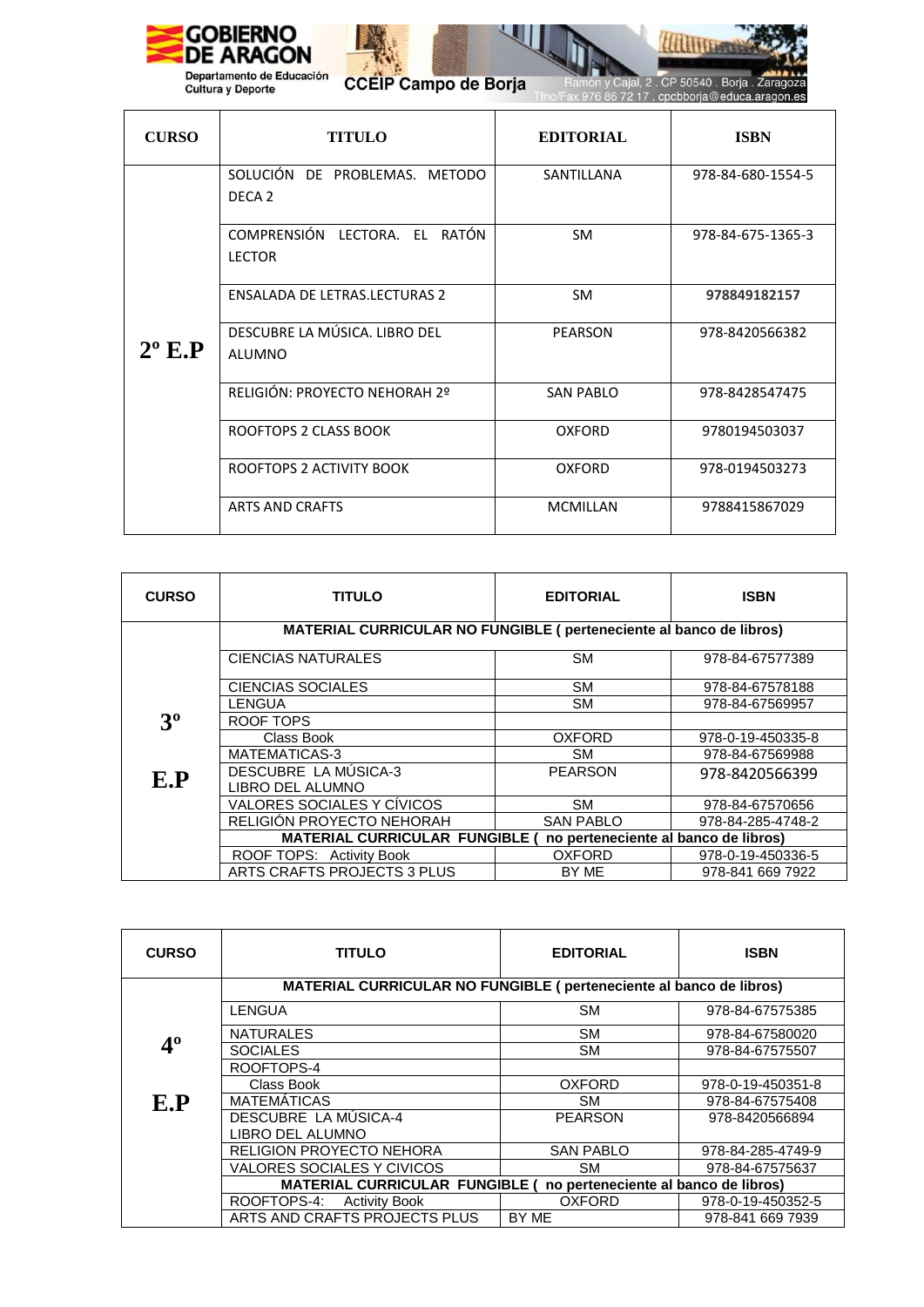

CCEIP Campo de Borja

 $\overline{\phantom{a}}$ 

. CP 50540 . Borja . Zarago

86 72 17 . cpcbborja@educa.aragon.es

)za

| <b>CURSO</b>      | <b>TITULO</b>                                                      | <b>EDITORIAL</b>                                            | <b>ISBN</b>      |  |
|-------------------|--------------------------------------------------------------------|-------------------------------------------------------------|------------------|--|
|                   | MATERIAL CURRICULAR NO FUNGIBLE (perteneciente al banco de libros) |                                                             |                  |  |
|                   | LENGUA 5º Más Savia                                                | <b>SM</b>                                                   | 9788491076292    |  |
|                   | CIENCIAS DE LA NATURALEZA 5º Más<br>savia                          | <b>SM</b>                                                   | 9788491076810    |  |
|                   | CIENCIAS SOCIALES 5ºMás savia                                      | <b>SM</b>                                                   | 9788491077114    |  |
|                   | MATEMÁTICAS 5º Más savia                                           | $\overline{\text{SM}}$                                      | 9788491077664    |  |
|                   | MÚSICA: PROYECTO "DESCUBRE LA<br>MÚSICA" 5°<br>LIBRO DEL ALUMNO    | <b>PEARSON</b>                                              | 978-8420566412   |  |
| $5^{\circ}$<br>EP | INGLÉS: ALL ABOUT US 5°<br><b>CLASS BOOK</b>                       | <b>OXFORD</b>                                               | 9780194562409    |  |
|                   | P. NEHORAH RELIGIÓN 5°                                             | <b>SAN PABLO</b>                                            | 978-84-285-47505 |  |
|                   | FRANCÉS : JUS D'ORANGE 1 Initiation<br>Méthode de français 1       | <b>CLE</b> International<br>ANAYA<br><b>FRANÇAIS</b>        | 978-846-785030-7 |  |
|                   | VALORES SOCIALES Y CÍVICOS                                         | <b>SM</b>                                                   | 978-84-67570663  |  |
|                   | MATERIAL CURRICULAR FUNGIBLE (no perteneciente al banco de libros) |                                                             |                  |  |
|                   | ARTS AND CRAFTS PROJECTS - 5º PLUS - BY<br>MF                      | <b>MACMILLAN</b>                                            | 978-84-16697946  |  |
|                   | FRANCÉS : JUS D'ORANGE 1 Initiation<br>Cahier d'activités 1        | <b>CLE</b> International<br><b>ANAYA</b><br><b>FRANÇAIS</b> | 978-846-785031-4 |  |
|                   | INGLÉS: ALL ABOUT US 5°<br><b>BOOK PACK</b>                        | <b>OXFORD</b>                                               | 9780194562263    |  |